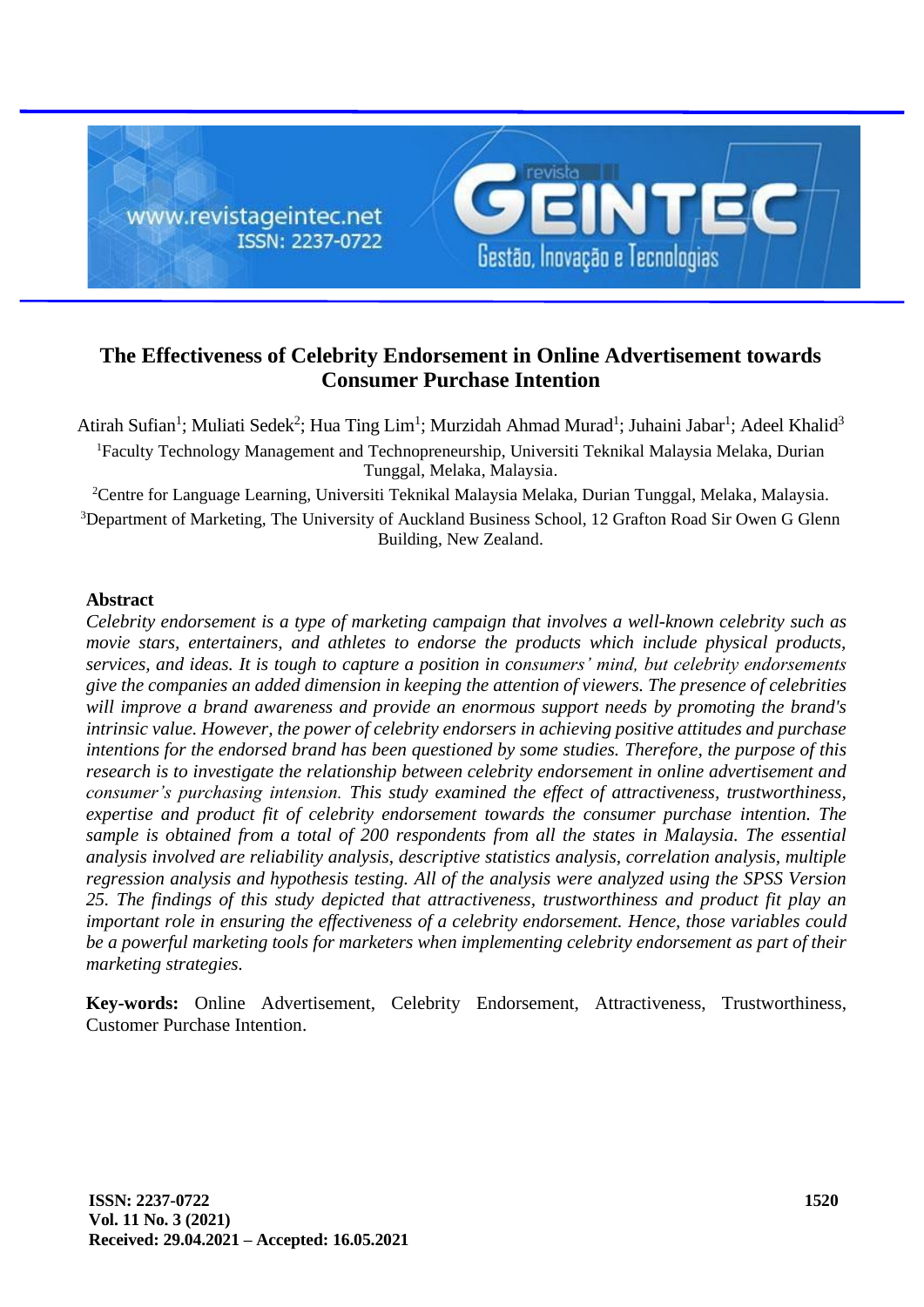#### **1. Introduction**

According to Zafar and Rafique (2012), "throughout this modern age, people seem to disregard all commercials and advertisement when reading through the newspapers and magazines, or watching TV. However, a celebrity's glamour rarely goes unnoticed". Digital network is a new medium for companies to communicate with the public and audiences. In the digital era, digital marketing especially social media marketing is crucial for all types of businesses from micro (Sufian et al., 2020) to large. Therefore, in order to connect with the customers, marketers have recruited celebrities to support their products in an online advertisement.

Marketing communication has expanded and filled with advertisement in this technology decade, but it is still difficult to get consumers' attraction. It becomes a huge task for the advertisers to create an advertisement that is different from the others. To attract the consumers' attention, currently many advertisers have invested a lot of resources in celebrity endorsement. However, according to Apejoye (2013) , the truth is that many celebrity products and expensive advertisement have failed to draw consumer interest to other items. Apejoye (2013) also states that, "the dimension of source effect models illustrates that it reflects on the audience's understanding of the source's knowledge, confidence and awareness to embrace and respond favorably to the advertising message. In addition, positive communicator characteristics can influence the message that a receiver accepts.

If a celebrity is not accepted by the public, its unacceptableness will impact the product and thus leads to negative outcome. In this case, companies will fail to attract their consumers and eventually will waste a lot of resources. Therefore, it is important to investigate the relationship between the endorsement of celebrities and the credibility perceived by consumers.

Apejoye (2013) states that measuring the effectiveness of the advertisement endorsed in line with the sales revenue, the powerfulness of the product and its public acceptance have always been the subject of discussion. However, a national brand business uses an acceptable celebrity with a global reach to gain the attention of customers for its brand in society, is always a question there. Hence, this research will benefit advertisers and companies to produce an effective advertisement with celebrity for the consumer.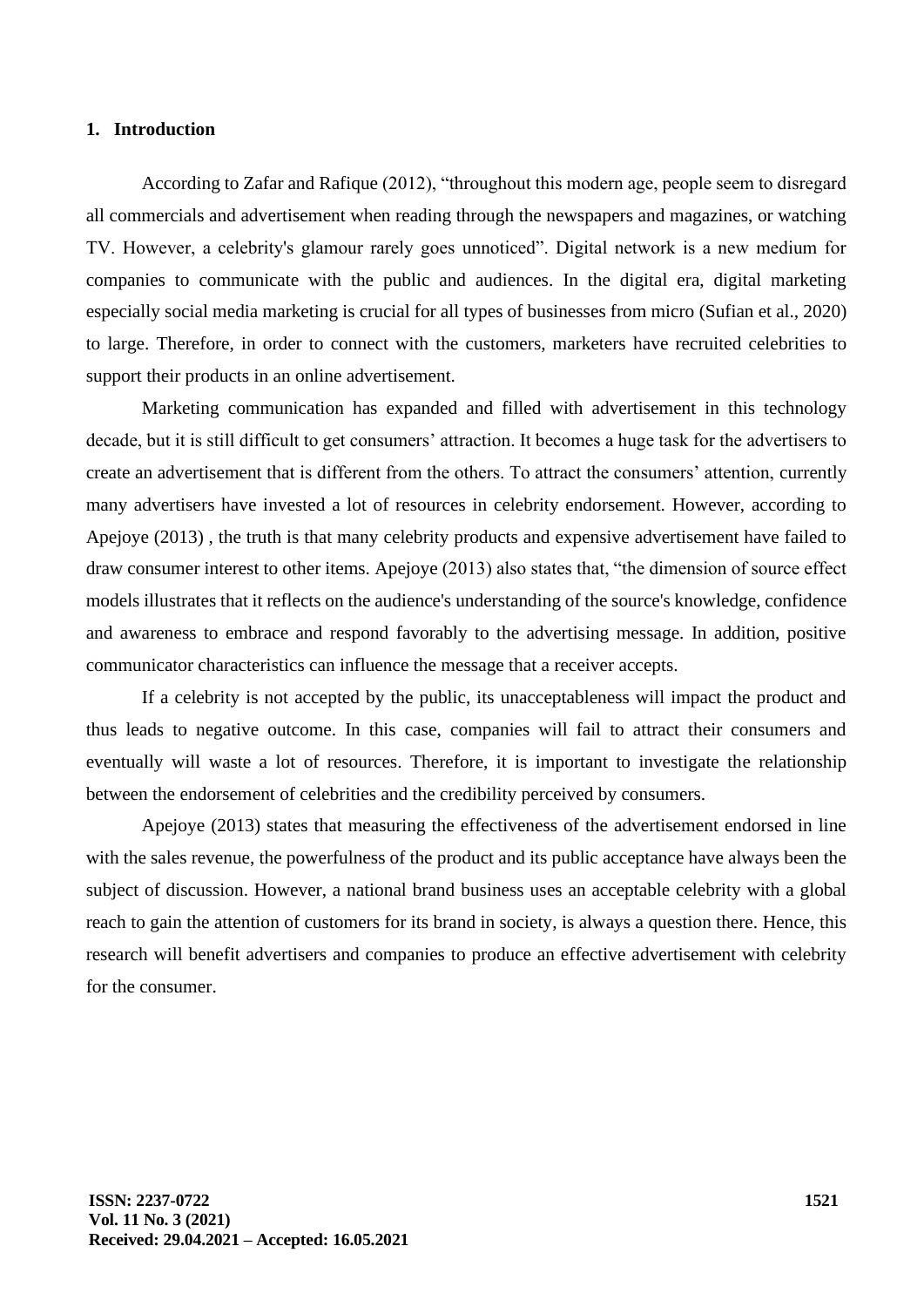## **2. Literature Review**

#### **Effect of Using Celebrity Endorsement**

According to Schiffman and Kanuk (2010), celebrity endorsement is defined as celebrity appearing on behalf of products they may or may not have actual knowledge or experience with. Erdogan and Baker (2000) proposed that major firms have a common practice of using the celebrity for their public relation campaign to endorse corporate or brand imagery. Ilicic and Webster (2011), asserted that in this contemporary market place, celebrities are a common characteristic that reflect the identity, not only of products and brands but also of organizations. Most of the time, the public will know the celebrities more than the products they endorsed. The importance of celebrity endorser is not that they are used by the company to increase the revenue, however, the dominant factor is how they improve the benefits to the company, brand and product (Amos et al., 2008).

Erdogan (1999) stated that marketing communication is important for an organization to formulate a strategy in achieving successful product or service differential benefits. To attempt this, celebrity endorsement is frequently used in the digital marketing campaign. Kansu and Mamuti (2013) also echoed that celebrity endorsement typically lends their names to product or service advertisements for which they may or may not be the experts. It is necessary that an audience have a certain celebrity in life and a degree of attraction as well as respect to be affected by the celebrity endorsement (Ohanian, 1990). Besides, celebrity is not only about creating and attracting the attention of consumers but also to achieve strong recall rates of the products or services message in today's competitive environment (Erdogan, 1999). In relation to celebrity endorsement strategy, a celebrity who has a high positive effect is not enough but having high appropriateness for the brand is a must for them. Wang et al.'s (2013) study proves that celebrity endorsement has directly influenced the consumer's purchase intention. When consumers have good feeling towards the celebrity, their purchase's intention will increase.

#### **Celebrity Endorsement in Online Advertisement**

Celebrity endorsement is one of the marketing strategies by which marketers seek to exploit the celebrity's image and reputation in promoting a product or business. For example, in Malaysia, entertainment is what consumers seek from mobile advertising (Hakimi et al., 2019) which is why celebrity endorsement is getting its popularity. Furthermore, web attractiveness is momentous especially for your adults (Pebrianti, 2016) hence the recruitment of celebrities by advertising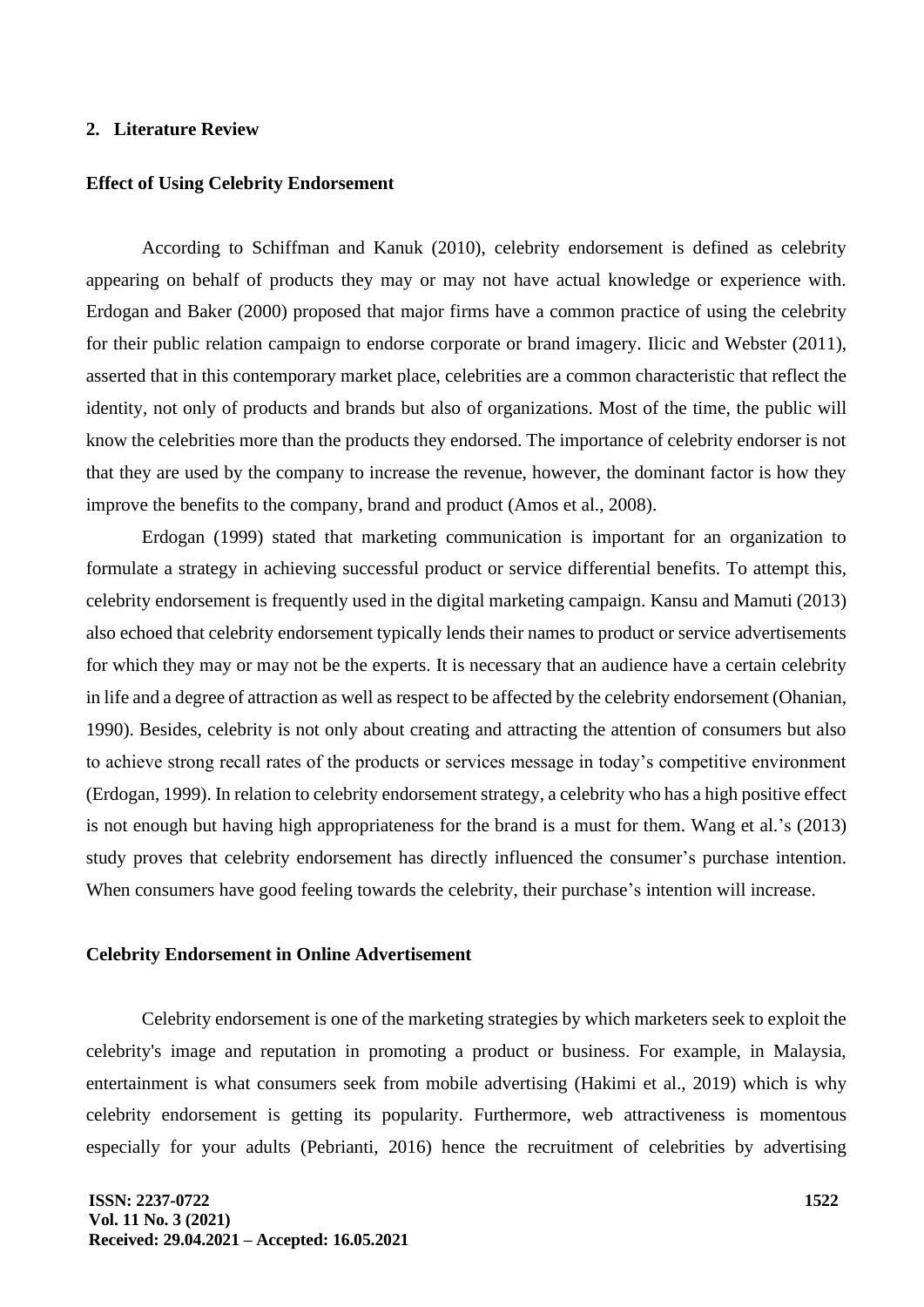companies is escalated. Advertisers are supported by celebrities because of their greater benefits and their immense influence (Ahmed et al., 2012). According to Erdogan (1999), using celebrities in an advertisement is not a recent strategy, yet has developed over the years. Owing to the advent of modern advertising platforms such as radio in 1930's, television in 1950's and internet in 1990's, celebrities have endorsed goods since the late 19th century and evolved further in the 20th century. According to Wood and Burkhalter (2014), an advertiser using celebrity endorsers in traditional offline media is a common practice. However, in today's world where digital media is becoming increasingly popular, marketers and advertisers are finding ways to use brand-promoting celebrities in various online environments. Celebrity endorsements show up in many other ways than advertising such as posting brand names or pictures of a brand in their social media platform (Wood & Burkhalter, 2014). Ohanian (1990) proposed that the marketers and advertisers argue that a communicator 's character has a major impact on the persuasiveness of the message.

Chung and Cho (2014) proposed that celebrities today use numerous social networking sites (SNSs) to communicate with their followers in a constant conversation. According to Cunningham and Bright (2012), social media has changed the way fans and celebrities communicate with each other through direct access and the absence of conventional media intermediaries. Stever and Lawson (2013) suggested that websites enable people with limited internet skills to set up personal pages in which they can share with an audience a regular posting of opinions, beliefs, and values, photos, web links and other items of interest. The most obvious reason for using social media is to create a sense of closeness and interaction between celebrities and their fans (Chung & Cho, 2014).

#### **Attractiveness**

Olson and Marshuetz (2005) proposed that physical attractiveness has a very powerful effect on the person's ability to convince others, even though he or she is not bent on persuading anyone. According to Erdogan (1999), physical attractiveness does not simply mean physical attractiveness. However, it requires any number of virtues qualities which may be viewed by customers in a celebrity endorser such as intellectual skills, personality traits, lifestyle, and athletic prowess. Attractiveness is another factor that acts as an important role in the communicator's initial decision. Physical attractiveness emphasizes primarily the visual characteristics of the source and celebrities, but has been challenged for body objections, particularly for female images that appeal to personal amusement and male look. Likability is the first important dimension of attractiveness, referring to the "source affection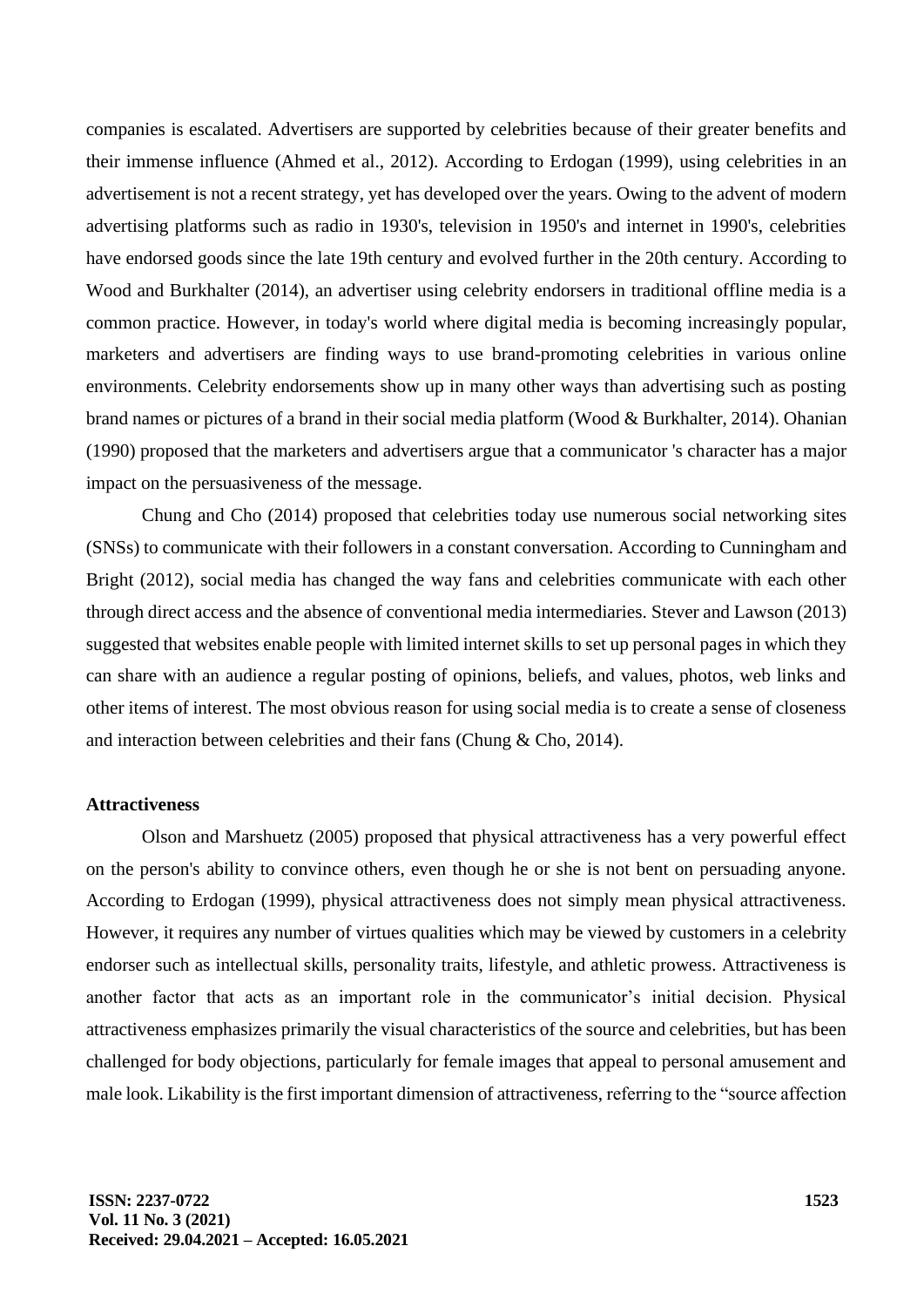due to physical appearance, behaviour or other personal characteristics" (Erdogan B. Z., Michael J. Baker, 2000).

According to Wang and Scheinbaum (2017), attractiveness requires the physical appearance externally. Felix and Borges (2014) found that previous research showed different results on the impact of physical attractiveness on the effectiveness of persuasion and advertising. For example, some of the research are not in role to prove that impact of physical attractiveness towards persuasion or consumer willingness to purchase the endorsed product. However, Silvera and Austad (2004) suggested that celebrity endorser with a higher rate of attractiveness can achieve more positive attitude to the advertisement. Moreover, Solnick and Schweitzer (1999) asserted that an attractive negotiator can receive higher offer compared to the unattractive negotiator. Besides, consumers will believe that a celebrity endorser's beauty can improve the attitude of the consumer towards the endorsed brand or attitude towards the company (Wang & Scheinbaum, 2017). Thus, the hypothesis to be examined is:

H1: There is significant relationship between attractiveness of celebrity endorsement towards consumer purchase intention.

# **Trustworthiness**

According to Erdem and Swait (2014), confidence or trustworthiness is a sub-dimension of brand credibility related to the view of consumer of the willingness of companies to fulfill their promises and provide what has been promised. According to Liebowitz, Paliszkiewicz and Gołuchowski (2017), there are three types of trust which are institutional, character-based and processbased trust. Institutional trust defined as trust established and enshrined in the legal system. For example, a dentist endorsing the dental care product as they find it to be. Character-based trust is about consumers as individuals believe the source and it is not fully applicable to celebrity endorsement. For example, a consumer believes the salesman when he or she want to purchase something. Process-based trust as a trust that developed over times. For example, the trust between a consumer and a celebrity due to the reputation.

Goldsmith, Lafferty, and Newell (2000) also found that the trustworthiness of the marketing endorser is among the key factors in ensuring the consumer's desire to buy, the greater the trustworthiness, the higher the optimistic advertising and the attitudes of the brand. The good or service depends on how sincere the celebrity says about the brand. Based on Seiler and Kucza (2017) research, the result shows that trustworthiness is the strongest effect compare to attractiveness and expertise. Furthermore, Seiler and Kucza (2017) recommended that trustworthiness is the most critical if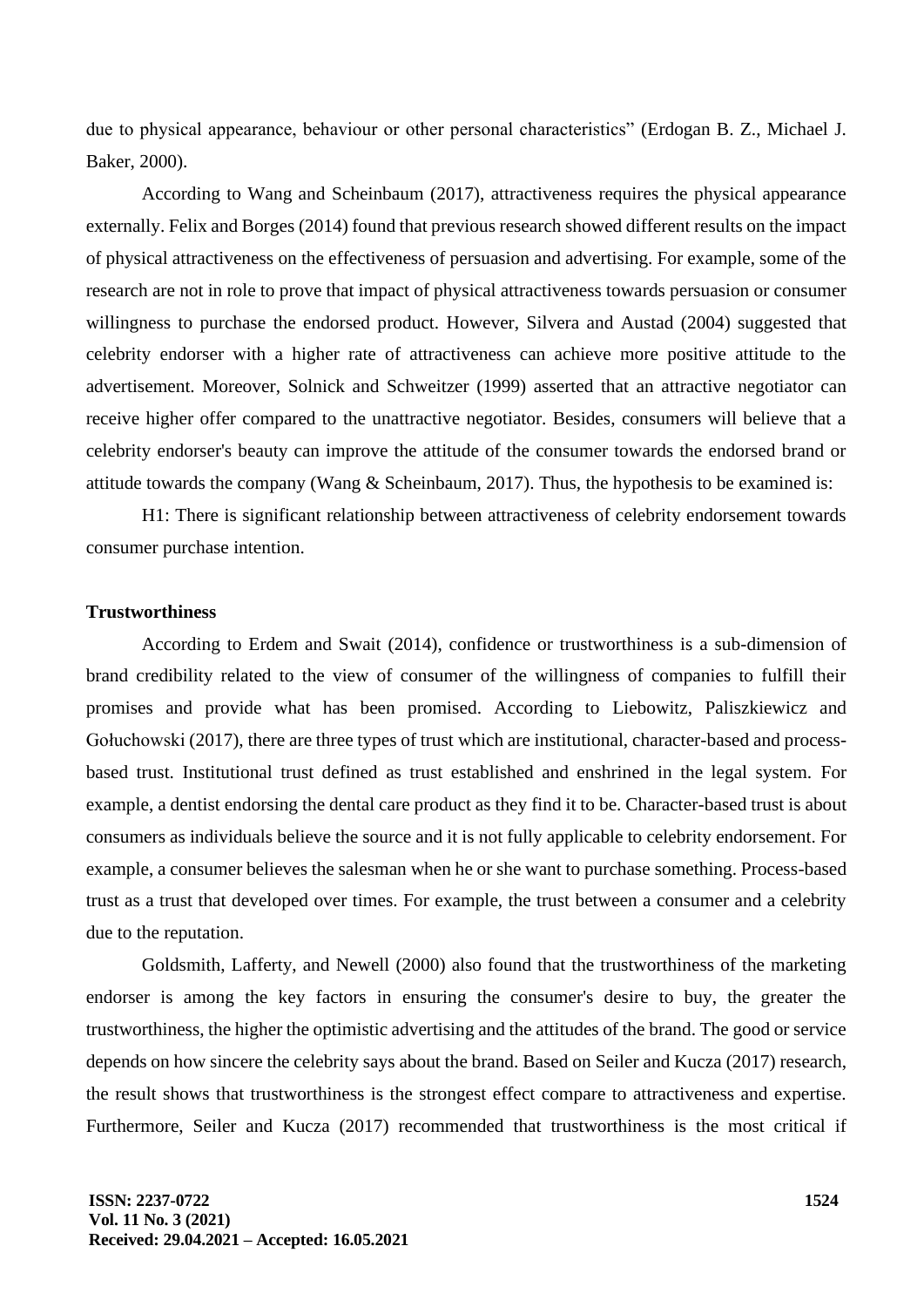reputation and the attitude towards the brand are to be positively affected, which eventually affects the customer buying intensity. Thus, the hypothesis to be examined is:

H2: There is a significant relationship between trustworthiness of celebrity endorsement towards consumer purchase intention.

#### **Expertise**

According to Silvera and Austad (2004), the expertise credibility is higher that the trustworthiness effects. Goldsmith et al., (2000) defined expertise as the professional of the product endorser who can pursuade consumer to buy products. The expertise of the endorser is similar to the qualification of the source and it can directly affects the level of conviction to pursuade consumer to buy what is endorsed (Wang & Scheinbaum, 2017). Amos et al. (2008) also found that when the consumer receive the message from the celebrity with high level of expertise, he or she will be easily be pursuaded by the message in the advertisment.

Amos et al. (2008) suggested that celebrity expertise is one of the reason that affects recipient's message. Through the research of Seiler and Kucza (2017), the result shows that expertise has positive effects on purchase intention and therefore expertise may be identified as important and effective in testimonial that represent experts as endorser. Thus, the hypothesis to be examined is:

H3: There is a significant relationship between expertise of celebrity endorsement towards consumer purchase intention.

# **Product Fit**

Hussain and Khan (2017) proposed that positive advertisement on reputation, behaviors and behavioral expectations is about whether the product "fit" with the celebrity endorsement. Seno and Lukas (2007) enlightened that the higher the perceived correlation between the respective product characteristics and celebrity features, the easier the consumer establishes a relational link between the two. Meanwhile, according to Erfgen, Zenker and Sattler (2015), "Vampire Effect" will occurred if without clear and unique relationship between the endorsed product and the celebrity, it will have quite poor impact as consumers will only keep in mind of the celebrity compare to the product. Vampire effect in the term of celebrity endorsement is defined as celebrity overshadows the product characteristics in the advertisement (Kuvita & Karlíček, 2014). The vampire effect is more likely to occur when there is no relationship between the celebrity and product endorsed (Erdogan, 1999). Based on the research by Kuvita and Karlíček (2014), marketers should be able to strike a balance between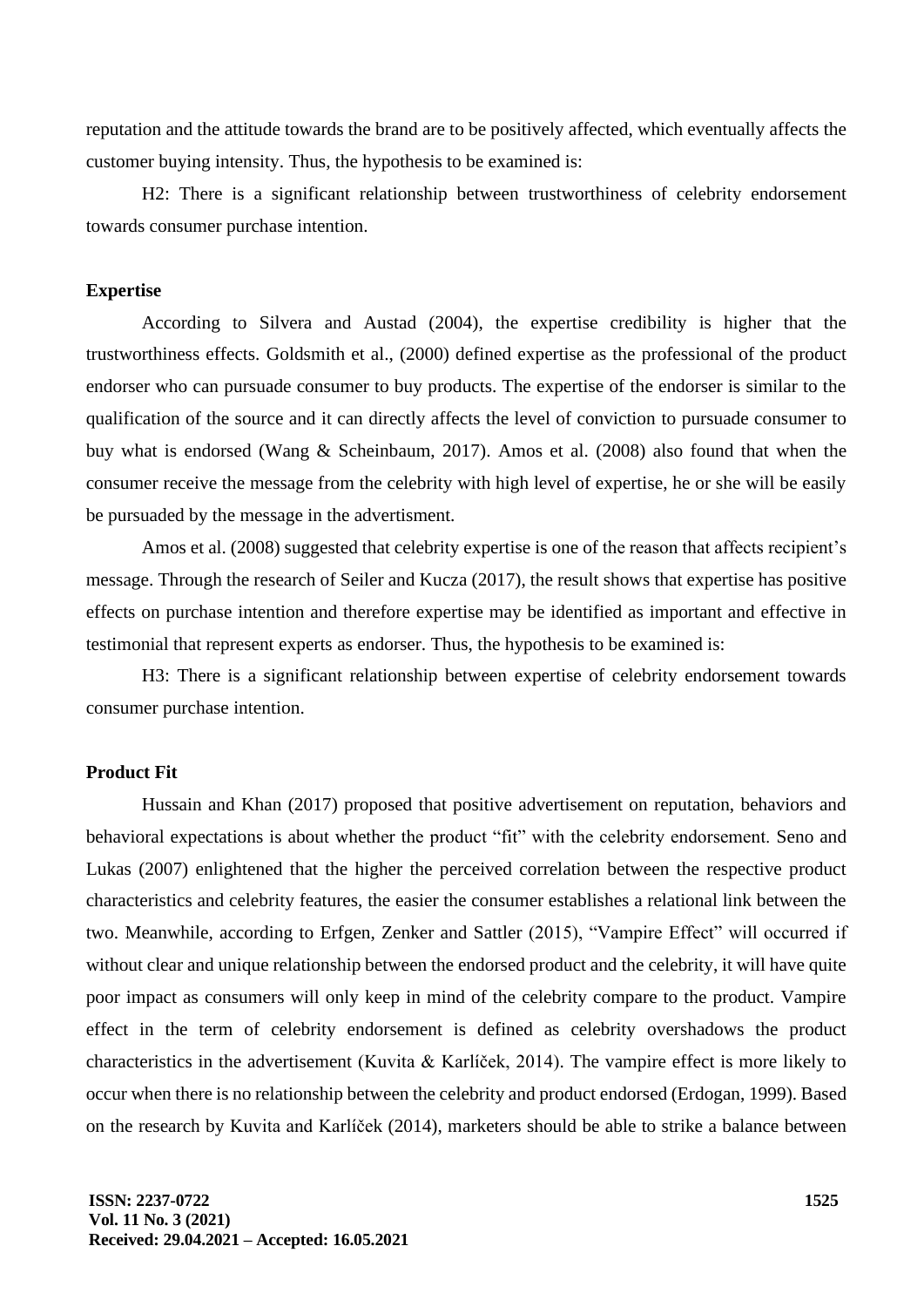getting their target audience's attention and providing message relevant to the product and brand as a result of unrelated celebrity who has created a gap in the company's communication effort.

Seno and Lukas (2007) proposed that the identity of celebrity and the image of brand are linked and the image of celebrity and brand are equity drivers. Hussain and Khan (2017) found that celebrity match up with product is more effective in ensuring the successful campaign for celebrity endorsement when compare to other credibility source. Moreover, Choi and Rifon (2012) suggested that high level of congruence between the product and celebrity endorser leads to more favorable attitude toward the advertisment, brand and purchase intention. Thus, the hypothesis to be examined is:

H4: There is a significant relationship between product fit of celebrity endorsement towards consumer purchase intention.

#### **3. Theoretical Framework**

The development of the conceptual framework is based on source credibility model (Ohanian, 1990), source attractiveness model (Kahle & Homer, 1985) and match-up hypothesis model (Kamins, 1990). The purpose of the research framework is to determine the interaction between the independent variables and celebrity endorsement in online advertisements towards consumer purchase intention.



Independent Variables

Dependent Variable

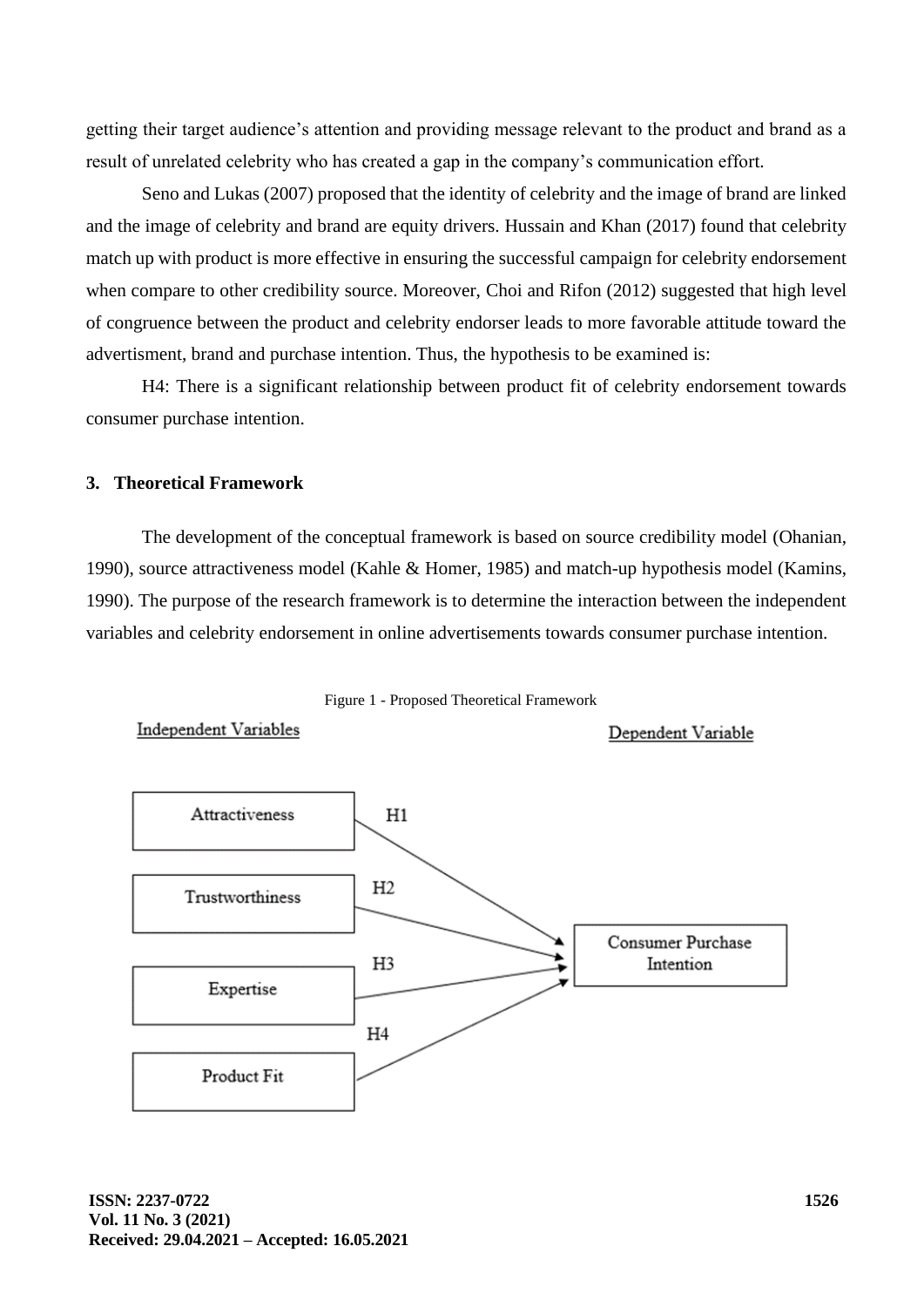#### **4. Methodology**

This research employed a quantitative method and the questionnaire was used as a tool to collect the data and opinion among the respondents towards the effectiveness of celebrity endorsement in online advertisements. The questionnaire consisted of close-ended questions. Respondents were given five points scale which is in the agreeable term and represents 1-strongly disagree, 2-disagree, 3-neutral, 4-agree, and 5-strongly agree. The questionnaire was constructed using Google Form and distributed via online. Most of the questions were designed and modified from the previous research questions that fit with the research topic.

The sampling technique that was used in this research is non-probability convenience sampling. For time and practical reasons, this approach was chosen because it included the people to which the researcher had direct access. To collect the necessary data for this analysis, the questionnaire was distributed via email and Whatsapp to approximately to 200 respondents across Malaysia.

SPSS was employed in perform all the analyses, testing the formulated hypothesis as well as testing reliability and correlations between variables. Meanwhile, descriptive statistics have created more meaning and allows the researcher to feel numerical data. This includes representing data in a way that illustrates its value beginning with the respondents' demographic data. Multiple regression analysis was applied to assess how dependent variables were specified by the independent variables. This analysis will show how significant the relative contribution of each of the independent variables is. For this study, Pearson's correlation coefficient was used to define the relationship between the variables in the research model, and to illustrate how statistically these variables were linked to each other. The results of the correlation analysis have provided a value between -1 and 1.

#### **5. Results**

For the reliability test, the questionnaire of this research consists of 25 items and was distributed to 200 respondents in all the states in Malaysia. The reliability result reveals that each of the variables have a good reliability score as the value of Cronbach's Alpha for all variables are more than 0.7.

| Variables                          | Number of Items | Cronbach's Alpha |
|------------------------------------|-----------------|------------------|
| <b>Attractiveness</b>              |                 | 0.824            |
| Trustworthiness                    |                 | 0.856            |
| Expertise                          |                 | 0.772            |
| Product Fit                        |                 | 0.795            |
| <b>Consumer Purchase Intention</b> |                 | 0.872            |
| Overall                            | 25              | 0.948            |

Table 1 - Reliability Statistic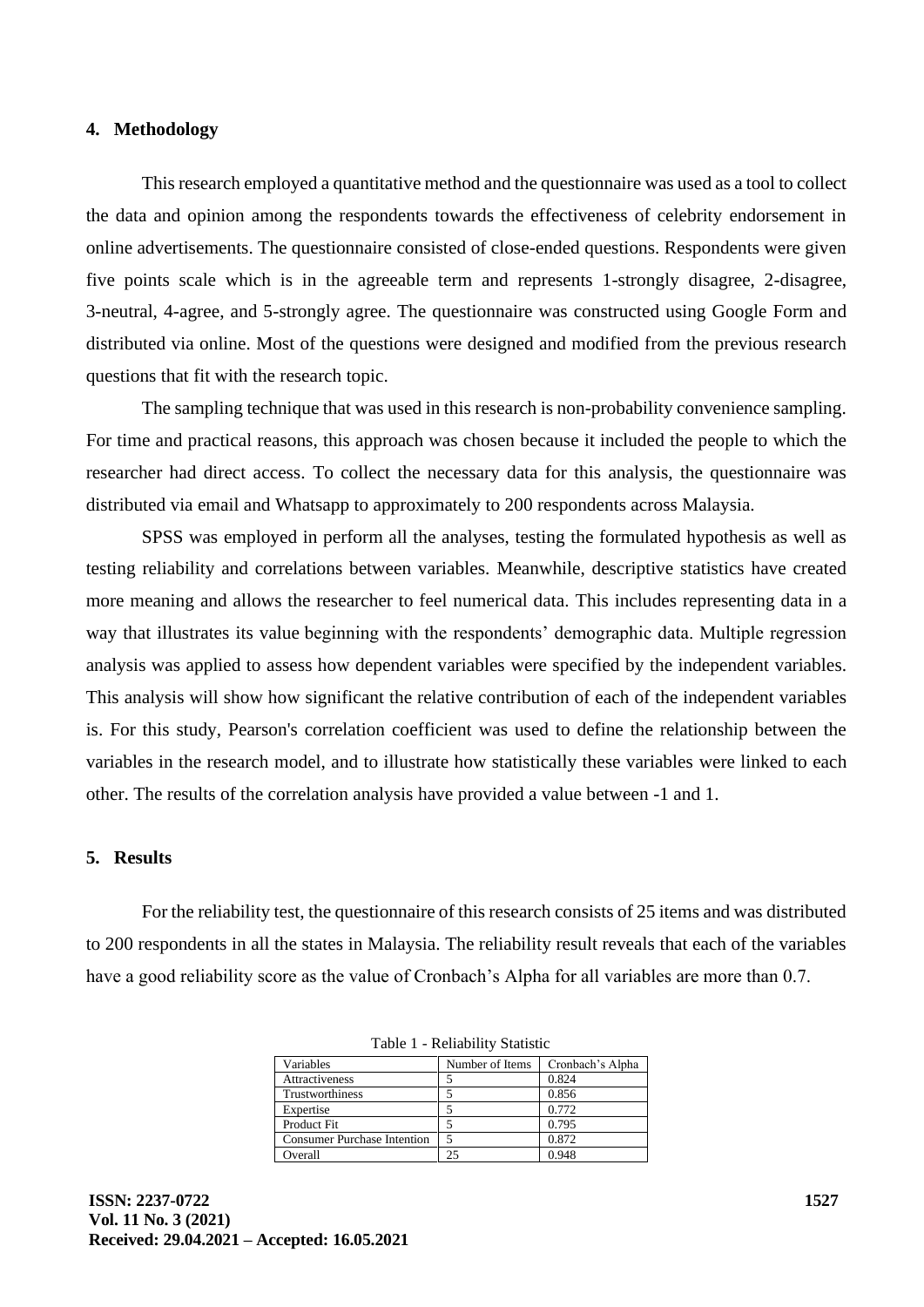#### **Descriptive Analysis for Demographics**

The part A in the questionnaire was related to the demographic profile of respondents and it was analysed by using frequency analysis. The questions related to the personal information of the respondents includes gender, age, races, occupation, monthly salary, state and region. It also sought for does the respondents have a social media account, does the respondents watch celebrity endorsement advertisement before and what are the type of social media platform used by the respondents.

#### **Descriptive Statistic for Variables**

The result of descriptive statistics for variables are shown in table 2. The independent variables include attractiveness, trustworthiness, expertise and product fit whereas the dependent variable is consumer purchase intention. The result states the overall value of means for all independent variables are more than 3.0 which means majority of the respondents agree with the statement of independent variables in the questionnaires. According to table 2, attractiveness has the highest mean value which is 4.60 and the standard deviation value is 0.622. The independent variable that has second highest mean value is trustworthiness which mean value is 4.55 and the standard deviation value is 0.691. Product fit is in the position of third highest mean value which is 4.18 and the standard deviation is 0.595. Expertise has the smallest mean value which is 3.37 and the standard deviation value is 0.692.

| <b>Descriptive Statistics</b> |     |         |         |        |                       |  |
|-------------------------------|-----|---------|---------|--------|-----------------------|--|
|                               | N   | Minimum | Maximum | Mean   | <b>Std. Deviation</b> |  |
| <b>Attractiveness</b>         | 200 | 1.00    | 5.00    | 4.6070 | .62200                |  |
| <b>Trustworthiness</b>        | 200 | 1.00    | 5.00    | 4.5590 | .69175                |  |
| Expertise                     | 200 | 1.00    | 5.00    | 3.3710 | .69206                |  |
| <b>Product Fit</b>            | 200 | 1.20    | 5.00    | 4.1830 | .59539                |  |
| Valid N (listwise)            | 200 |         |         |        |                       |  |

Table 2 - Descriptive Analysis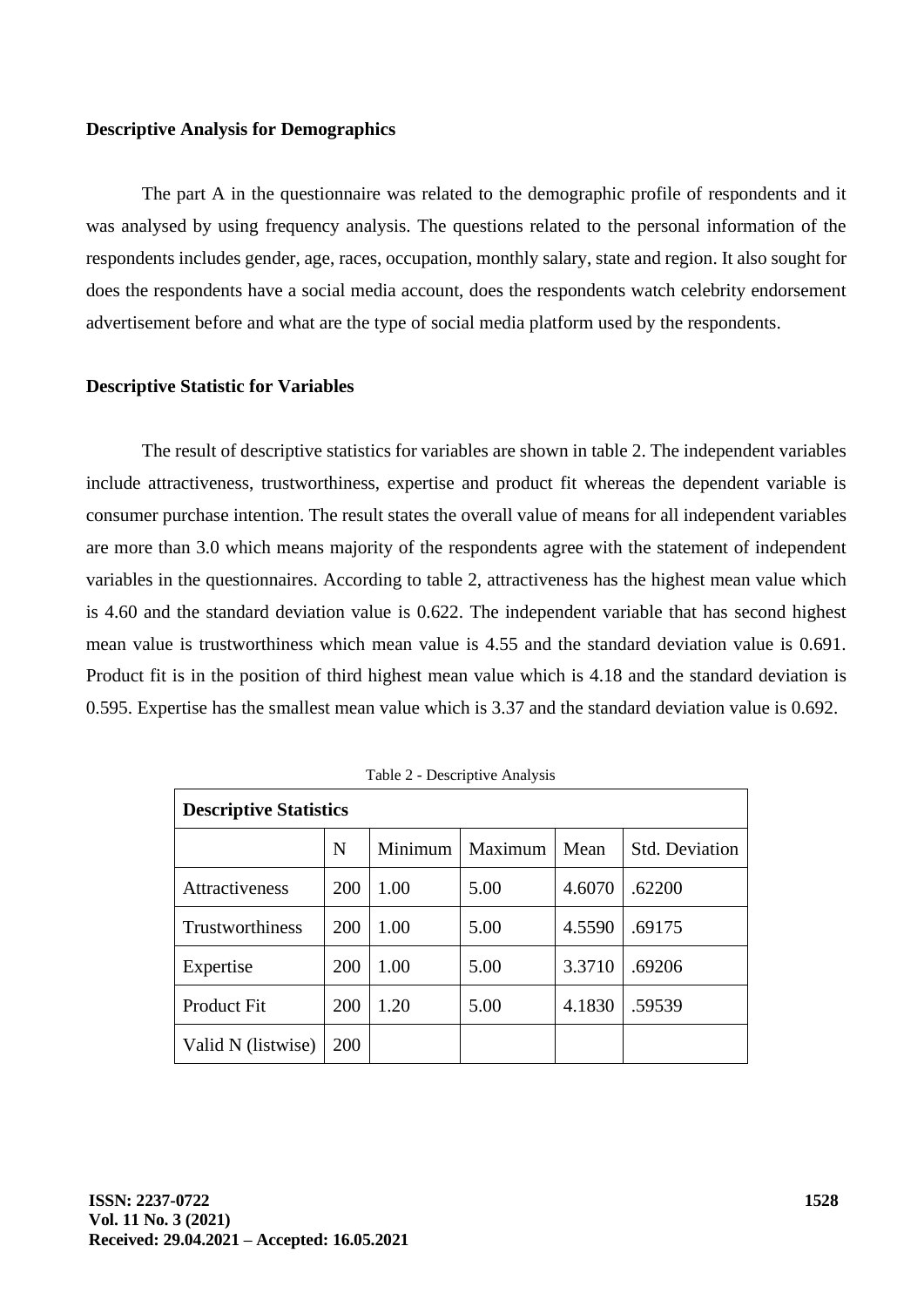#### **Pearson's Correlation Analysis**

| <b>Correlations</b>                                          |                            |             |                      |                      |                      |                      |
|--------------------------------------------------------------|----------------------------|-------------|----------------------|----------------------|----------------------|----------------------|
|                                                              |                            | Att         | Trust                | Exp                  | P.F                  | P.I                  |
| Att                                                          | <b>Pearson Correlation</b> | 1           | $.849***$            | $.519***$            | $.796^{**}$          | $.859$ <sup>**</sup> |
|                                                              | Sig. (2-tailed)            |             | .000                 | .000                 | .000                 | .000                 |
|                                                              | N                          | 200         | 200                  | 200                  | 200                  | 200                  |
| Trust                                                        | <b>Pearson Correlation</b> | $.849**$    | 1                    | $.425***$            | $.759^{**}$          | $.832***$            |
|                                                              | Sig. (2-tailed)            | .000        |                      | .000                 | .000                 | .000                 |
|                                                              | N                          | 200         | 200                  | 200                  | 200                  | 200                  |
| Exp                                                          | <b>Pearson Correlation</b> | $.519^{**}$ | $.425$ <sup>**</sup> | 1                    | $.621$ <sup>**</sup> | $.510^{**}$          |
|                                                              | Sig. (2-tailed)            | .000        | .000                 |                      | .000                 | .000                 |
|                                                              | N                          | 200         | 200                  | 200                  | 200                  | 200                  |
| P.F                                                          | <b>Pearson Correlation</b> | $.796^{**}$ | $.759^{**}$          | $.621$ <sup>**</sup> | 1                    | $.849$ <sup>**</sup> |
|                                                              | Sig. (2-tailed)            | .000        | .000                 | .000                 |                      | .000                 |
|                                                              | N                          | 200         | 200                  | 200                  | 200                  | 200                  |
| P.I                                                          | <b>Pearson Correlation</b> | $.859^{**}$ | $.832**$             | $.510^{**}$          | $.849^{**}$          | 1                    |
|                                                              | Sig. (2-tailed)            | .000        | .000                 | .000                 | .000                 |                      |
|                                                              | N                          | 200         | 200                  | 200                  | 200                  | 200                  |
| **. Correlation is significant at the 0.01 level (2-tailed). |                            |             |                      |                      |                      |                      |

Table 3 - Correlations

Table 3 shows the result of correlation between independent variable and dependent variable. The larger the coefficient value, indicating the better relationship of the correlated variables.

Based on the findings, attractiveness and purchase intention have a very strong relationship,  $(r = 0.859, p-value = 0.00)$ . Second, trustworthiness and purchase intention also have a very strong relationship,  $(r = 0.832, p-value = 0.00)$  while expertise and purchase intention have a moderate relationship,  $(r = 0.510, p-value = 0.00)$  which is the lowest value among the independent variables. Next, the correlation between product fit and purchase intention is very strong  $(r = 0.849,$  pvalue  $= 0.00$ ). According to the analysis, independent variables of attractiveness, trustworthiness and product fit have significantly correlated relationship with the dependent variable, purchase intention. Even though the correlation of expertise and purchase intention is only in moderate relationship, but both variables have the significant relationship.

In addition, Table 3 also reveals that there is a correlation between two continuous variables. The findings show that attractiveness and trustworthiness have a strong relationship ( $r = 0.849$ ,  $p = 0.00$ ). Meanwhile, the correlation between attractiveness and expertise is moderate, ( $r = 0.519$ ,  $p = 0.00$ ) while attractiveness and product fit have strong relationship, ( $r = 0.796$ ,  $p = 0.00$ ). Besides, trustworthiness and expertise also in a moderate relationship,  $(r = 0.425, p = 0.00)$ . There is a strong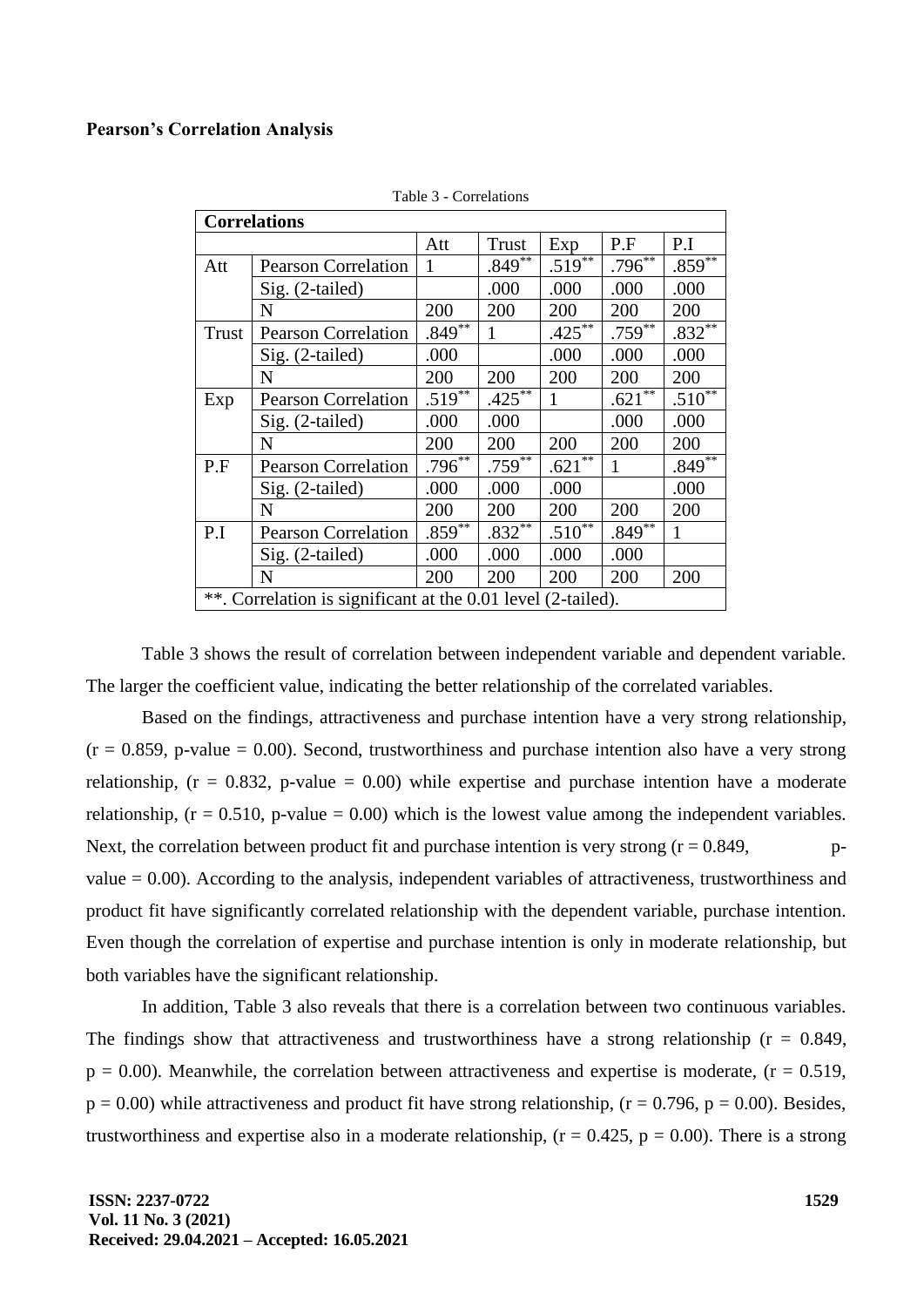relationship between trustworthiness and product fit,  $(r = 0.759, p = 0.00)$ . Lastly, expertise has a strong relationship with the product fit,  $(r = 0.621, p = 0.00)$ .

Information Correlation of Table 3. \*\*. Correlation is significant at the 0.01 level (2-tailed). Att= Attractiveness. Trust= Trustworthiness. Exp=Expertise. P.F=Product Fit. P.I= Purchase Intention.

# **Multiple Regression Analysis**

Multiple regression analysis is an effective technique used to estimate a variable's unknown value from the known value of two or more variables. The unknown variable is dependent variables (purchase intention) and independent variable (attractiveness, trustworthiness, expertise and product fit) is known value. Independent variables are used to predict the value of the dependent variable. Multiple regression analysis is to evaluate the overall fit and the possible influence of each predictor to the total variance described.

In multiple regression, the R represents the coefficient correlation between the dependent variable and independent variables. The table 4.14 reveals that R value is 0.911 which means that dependent variable and independent variables have a very strong relationship and independent variables can significantly explain the dependent variable in this study.

Moreover, the R Square value in this research is 0.83. This means that there are 83% of the dependent variable (purchase intention) can be explained and determined by the independent variables (attractiveness, trustworthiness, expertise and product fit). However, 17% are influenced by the other factors that are not included in this study.

| <b>Model Summary</b>                                                               |                          |          |                          |                            |  |  |  |
|------------------------------------------------------------------------------------|--------------------------|----------|--------------------------|----------------------------|--|--|--|
| Model                                                                              |                          | R Square | <b>Adjusted R Square</b> | Std. Error of the Estimate |  |  |  |
|                                                                                    | .911 <sup>a</sup>   .830 |          | .826                     | .28608                     |  |  |  |
| a. Predictors: (Constant), Product Fit, Expertise, Trustworthiness, Attractiveness |                          |          |                          |                            |  |  |  |

Table 4 - Model Summary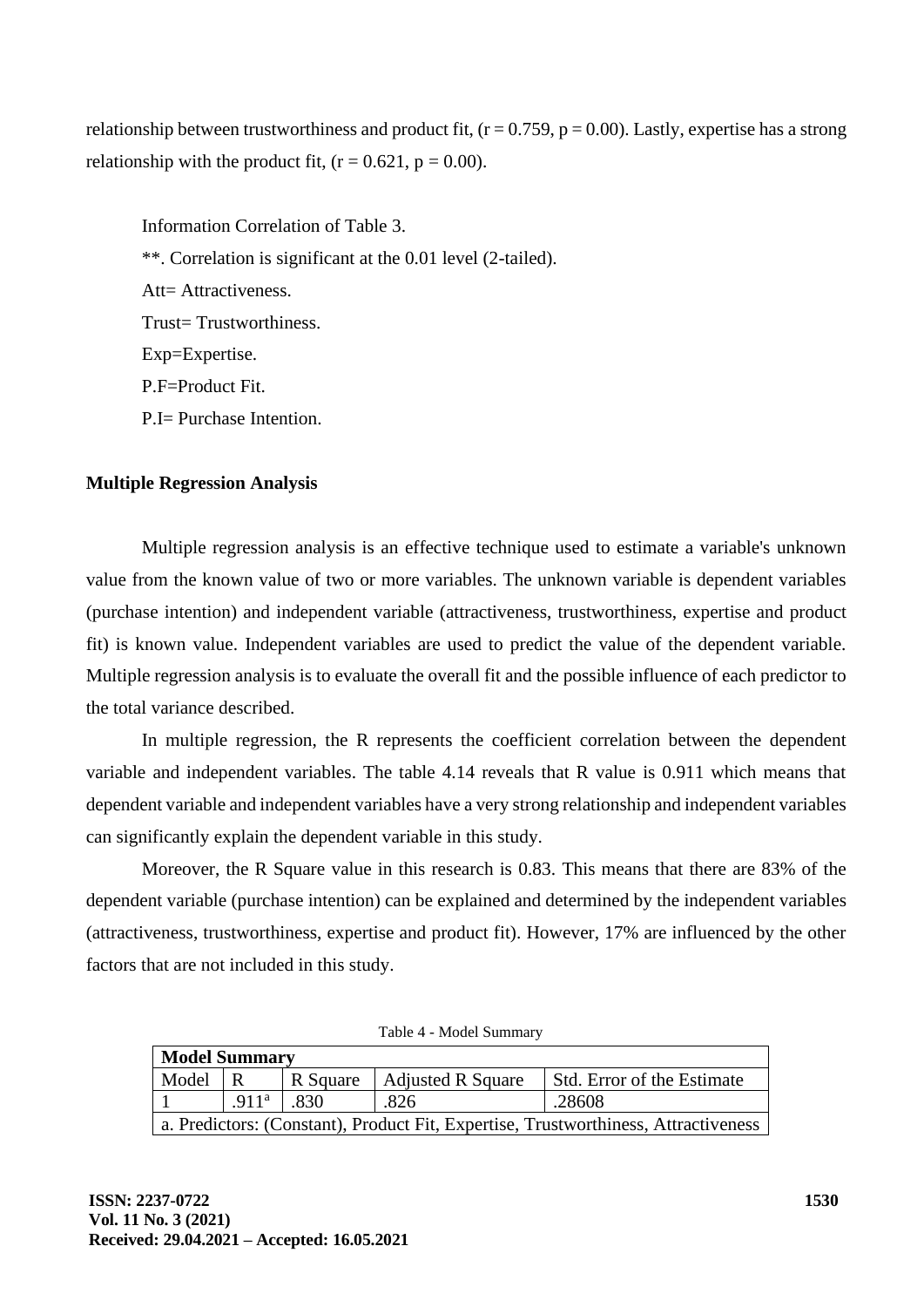Based on the ANOVA analysis in Table 5, the F-value is the mean square regression (19.442) divided by the mean square residual (0.082), giving F=237.553. The p-value that related to the F-value is very small which is 0.00. Each of these values are being used to determine that the independent variables match the dependent variable accurately. Since the p-value is 0.00 which is smaller than 0.05, it means that independent variables are assured to predict the dependent variable.

| <b>ANOVA</b>                              |                                                                                    |                |     |             |         |                |  |
|-------------------------------------------|------------------------------------------------------------------------------------|----------------|-----|-------------|---------|----------------|--|
|                                           | Model                                                                              | Sum of Squares | df  | Mean Square | F       | Sig.           |  |
|                                           | Regression                                                                         | 77.768         |     | 19.442      | 237.553 | $.000^{\rm t}$ |  |
|                                           | Residual                                                                           | 15.959         | 195 | .082        |         |                |  |
|                                           | Total                                                                              | 93.728         | 199 |             |         |                |  |
| a. Dependent Variable: Purchase Intention |                                                                                    |                |     |             |         |                |  |
|                                           | b. Predictors: (Constant), Product Fit, Expertise, Trustworthiness, Attractiveness |                |     |             |         |                |  |

Table 5 - Anova

# **Hypothesis Test Analysis**

Regression analysis is used to test the validity of the hypothesis in the research. The hypothesis accepted is as t-value is exceed 1.96 and the p-value is lower than 0.05. In contrast, if the t-value is lower than 1.96 and p-value higher than 0.05, which means there is no significant impact of independent variables toward the dependent variable and the hypothesis is rejected. The result of the hypotheses was revealed at Table 6.

|       | <b>Coefficients</b> |                                    |                                                    |                               |         |      |  |  |
|-------|---------------------|------------------------------------|----------------------------------------------------|-------------------------------|---------|------|--|--|
| Model |                     | <b>Unstandardized Coefficients</b> |                                                    | Standardized Coefficients   t |         | Sig. |  |  |
|       |                     | В                                  | Std. Error                                         | Beta                          |         |      |  |  |
|       | (Constant)          | $-.050$                            | .157                                               |                               | $-.320$ | .749 |  |  |
|       | Attractiveness      | .372                               | .069                                               | .337                          | 5.354   | .000 |  |  |
|       | Trustworthiness     | .244                               | .058                                               | .246                          | 4.186   | .000 |  |  |
|       | Expertise           | $-.023$                            | .038                                               | $-.023$                       | $-.604$ | .547 |  |  |
|       | Product Fit         | .472                               | .064                                               | .409                          | 7.323   | .000 |  |  |
|       |                     |                                    | a. Dependent Variable: Consumer Purchase Intention |                               |         |      |  |  |

Table 6 - Coefficients

Based on Table 6, the Beta value of the attractiveness is 0.337, t-value is 5.354 and significant value, p is 0.00. T-value of attractiveness is high, with significant level  $p<0.05$ , shows that attractiveness of the celebrity endorsement is significantly affect the consumer purchase intention. Therefore, hypothesis 1 is supported.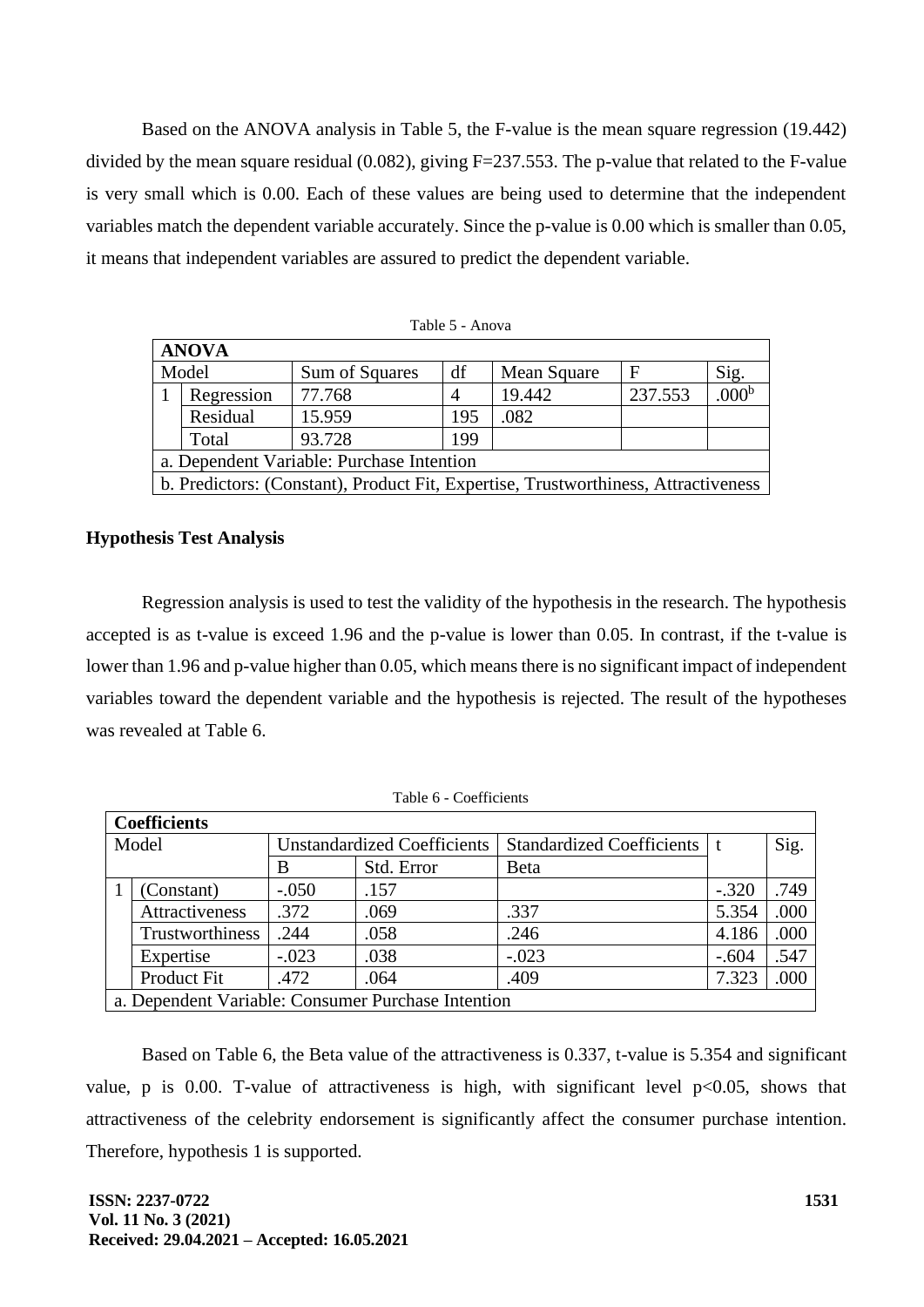The beta value of trustworthiness is 0.246 and t-value is 4.186 at significant level of p-value  $= 0.000$ . T-value of trustworthiness is more than 1.96 and the significant level p<0.05. The beta value of trustworthiness is positive which indicates trustworthiness of celebrity endorsement act as one of the important factors to determine the consumer purchase intention. Therefore, hypothesis 2 is supported.

It can be found that the beta value of expertise is -0.023 and t-value= -0.604 with significant level 0.547. The t-value shows are less than 1.96 and the significant level is higher than p>0.05, the beta coefficient is not statistically significant. Hence, expertise of celebrity endorsement is not significantly as a predictor of consumer purchase intention. Therefore, hypothesis 3 is rejected.

The result of Beta value of product fit is 0.409 and t-value is 7.323 at significant level of p =0.00. The beta value of product fit is high which indicates it act as one of the important predictors in determine the consumer purchase intention towards celebrity endorsement. Therefore, hypothesis 4 is supported.

Table 7 - Summary of Hypothesis Testing

| <b>Hypothesis</b>                                                                          | <b>Result</b> |
|--------------------------------------------------------------------------------------------|---------------|
| $H_1$ : There is a significant relationship between attractiveness and consumer purchase   | Supported     |
| intention.                                                                                 |               |
| $H_2$ : There is a significant relationship between trustworthiness of celebrity           | Supported     |
| endorsement and consumer purchase intention.                                               |               |
| $H_3$ : There is a significant relationship between expertise of celebrity endorsement and | Rejected      |
| consumer purchase intention.                                                               |               |

**Di** $H_4$ : There is a significant relationship between product fit of celebrity endorsement and consumer purchase inten

y endorsement in online advertisement, such as attractiveness, trustworthiness, expertise and product fit. According to Adnan, Jan and Alam (2017), the use of the celebrity endorsers provides brand advertisers a lots of benefits. Celebrity endorsers give them better excessive exposure to the brand, draw the attention of consumers and eventually increase his interest in purchasing the endorsed brand.

Based on the finding, the attractiveness variable has a strong relationship with consumer purchase intention which has the value of  $r = 0.859$ . This finding is similar Han and Yazdanifard (2015), which state that physical appearance stimulates consumers to feel positive. When the source meets these three characteristics of likeable, identical and friendly to the celebrity, then the user may understand the message and be more likely to cognitively participate in the advertising. According to Wang and Scheinbaum [41], attractiveness of celebrity has positive effect on brand credibility and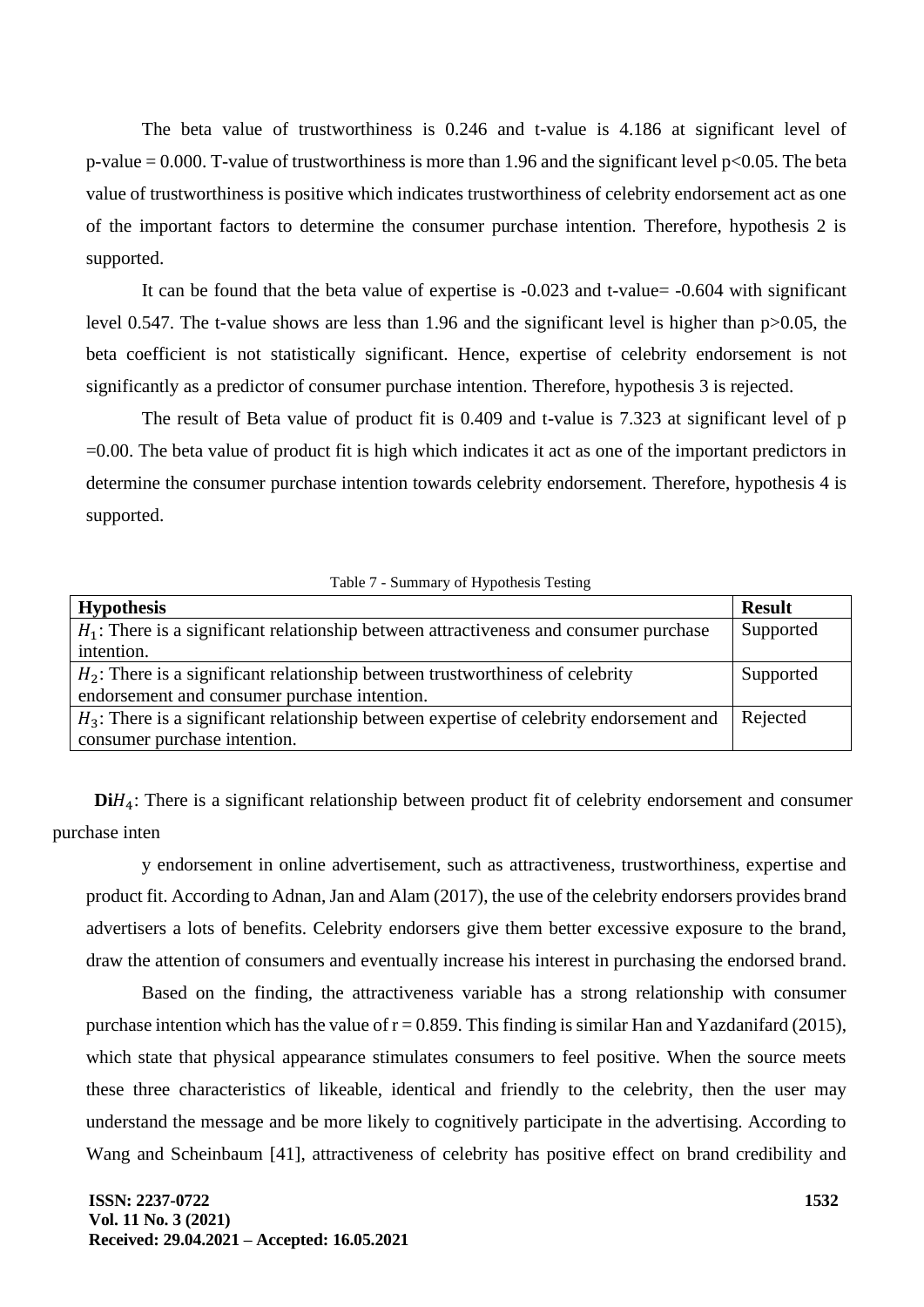directly influence the purchase intention. Similarly, Baniya (2017) proves that influential physical attractiveness has a positive impact on both the attitude towards the brands and the purchase intention since the result is in the range of strong relationship which means that physical attractiveness has a stronger relationship with the buying intention.

Secondly, the result of this study shows a strong relationship between the trustworthiness variable and consumer purchase intention in which  $r = 0.832$ . Trustworthiness, as its feature, is a significant determinant of source credibility which can affect values, perceptions, attitudes and behaviors (Osei-Frimpong et al., 2019). This finding supports Samad, Iskandar, Ismail, Jogeran, and Kadir (2019) study which reveal that trustworthiness has a strong relationship with the purchase intention. In a similar vein, Wang and Scheinbaum, (2018) claim that endorser trustworthiness is the only element of the source credibility theory that is relevant for airlines consumer who are not heavily involved in airline travel and trustworthiness is more effective for enabling celebrity endorsers than expertise or attractiveness in enhancing brand credibility. In other words, trustworthiness is one of the life 's foremost qualities.

The relationship between expertise and consumer purchase intention in this study is moderate with  $r = 0.510$ . This finding supports previous research such as Hassan Fathelrahman Mansour and Mohammed Elzubier Diab (2016) who propose that variables of celebrities' expertise and respect were not significant with consumers' purchase behavior and Dellink (2017) who also suggest that attractive of celebrity is more important than the expertise. Therefore, expertise of celebrities is not an important factor towards consumer purchase intention because consumers will more likely to support their admired celebrity or celebrity with high recognition instead of selecting the celebrity with expertise. Hence, the consumers will purchase the product which is endorsed by their admired endorser even though he or she has no knowledge on that product.

Finally, product fit has a strong relationship with consumer purchase intention with r value, 0.849. The finding is supported by previous research where the better the celebrity endorser with product fits, as viewed by customers, the higher the efficacy of advertising endorses (Amos et al., 2008). Similarly, McCormick (2016), reveals that product fit has positive effect on millennials attitude and purchase intention. When teenagers do not feel the unfamiliar celebrity endorser matches properly with the product, they will be less likely to be affected and purchased the advertised product. As according to Dom, Ramli, Chin, and Fern (2016), they proposed that the lack of engagement between the celebrity and the endorsed product may lead consumers to contemplate that the product purchased or paid for thereby reducing the effectiveness of the endorsed advertising. Besides, Muda et al. (2015)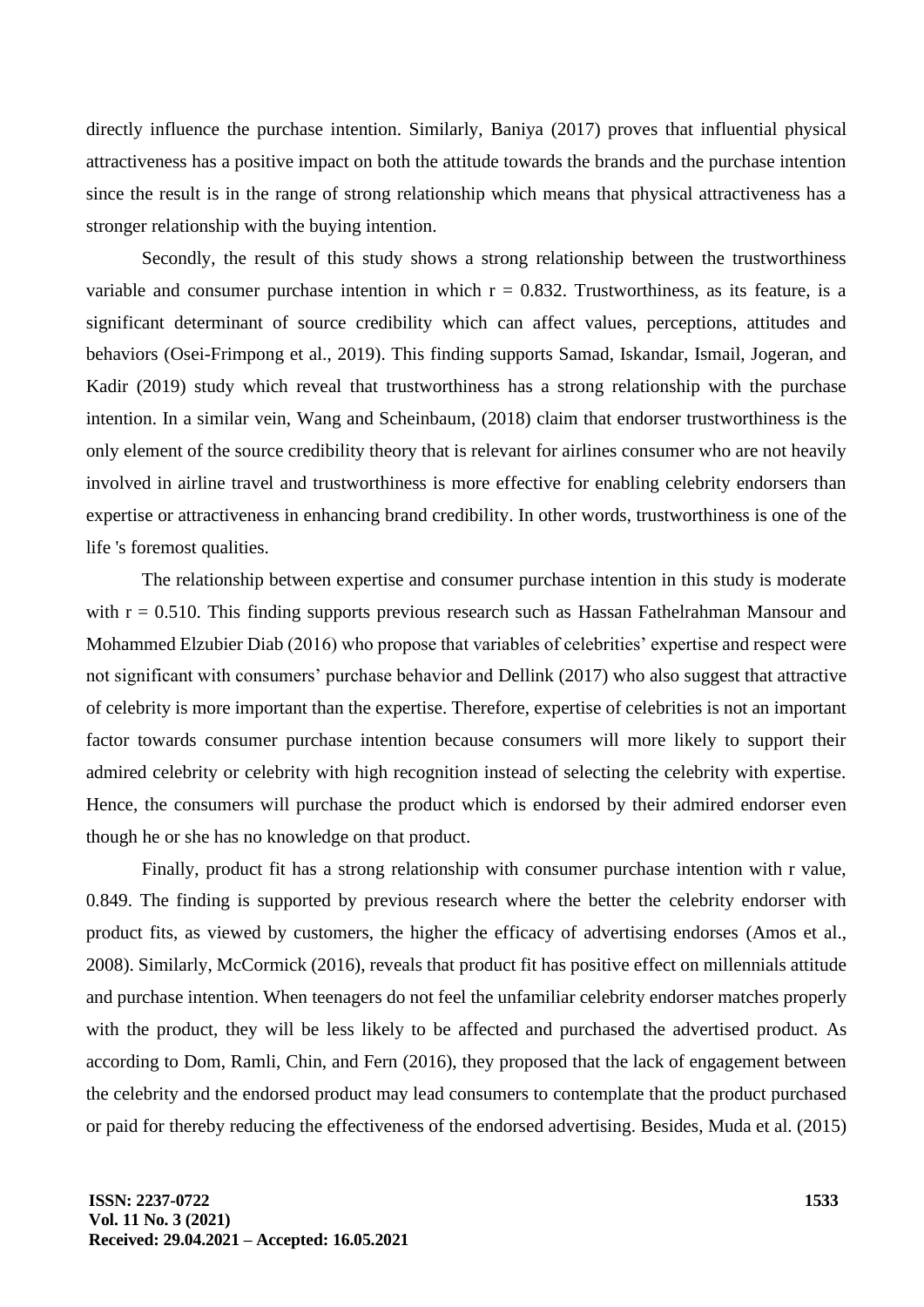state that advertising a product through a celebrity with a comparatively high product credibility results in a higher advertiser and a higher celebrity prestige compared to the lower product profile. Based on the previous research result, product fit is an important factor which has the positive relationship with the intention to purchase.

This study also reveals that product fit is the most significant factor that influence the effectiveness of celebrity endorsement in online advertisement towards consumer purchase intention. The second most significant factor is attractiveness, followed by trustworthiness and the least significant factor is expertise.

# **Implication of Study**

This study has several theoretical implications in making up for this research gap on the relationship between celebrity endorser and customer purchase intention. Firstly, this study examines the effectiveness of the celebrity endorsement in online advertisement when there are not many studies being conducted on celebrity endorsement and online advertisement particularly in Malaysia. Therefore, the findings of this study could add to the existing literature review on the area. This study could also assist organizations in strategizing their marketing tools in the realm of online marketing.

# **6. Conclusion and Suggestion for Future Research**

There are in total four independents are applied in this research, which are attractiveness, trustworthiness, expertise and product fit. Based on the result, product fit is the most significant factors that affect the effectiveness of celebrity endorsement in online advertisement while expertise is the least significant factor. Therefore, it is important for organizations to ensure that their products match the celebrity endorser as customers are more influenced to purchase if they view the celebrity fit with the product. However, customers are less influenced by the experts that the organization hires to promote and talk about the products. This findings help organization to focus on the most efficient marketing tools so that they can maximize their return from the advertising that they undertake.

Future researchers can carry out the research by using qualitative method in order to get more insight of the relationship between celebrity endorsement and customer purchase intention. Through the qualitative method, the researcher can direct contact with the respondents and receive more opinions from the respondents. Besides, the qualitative method usually uses the open questions, therefore,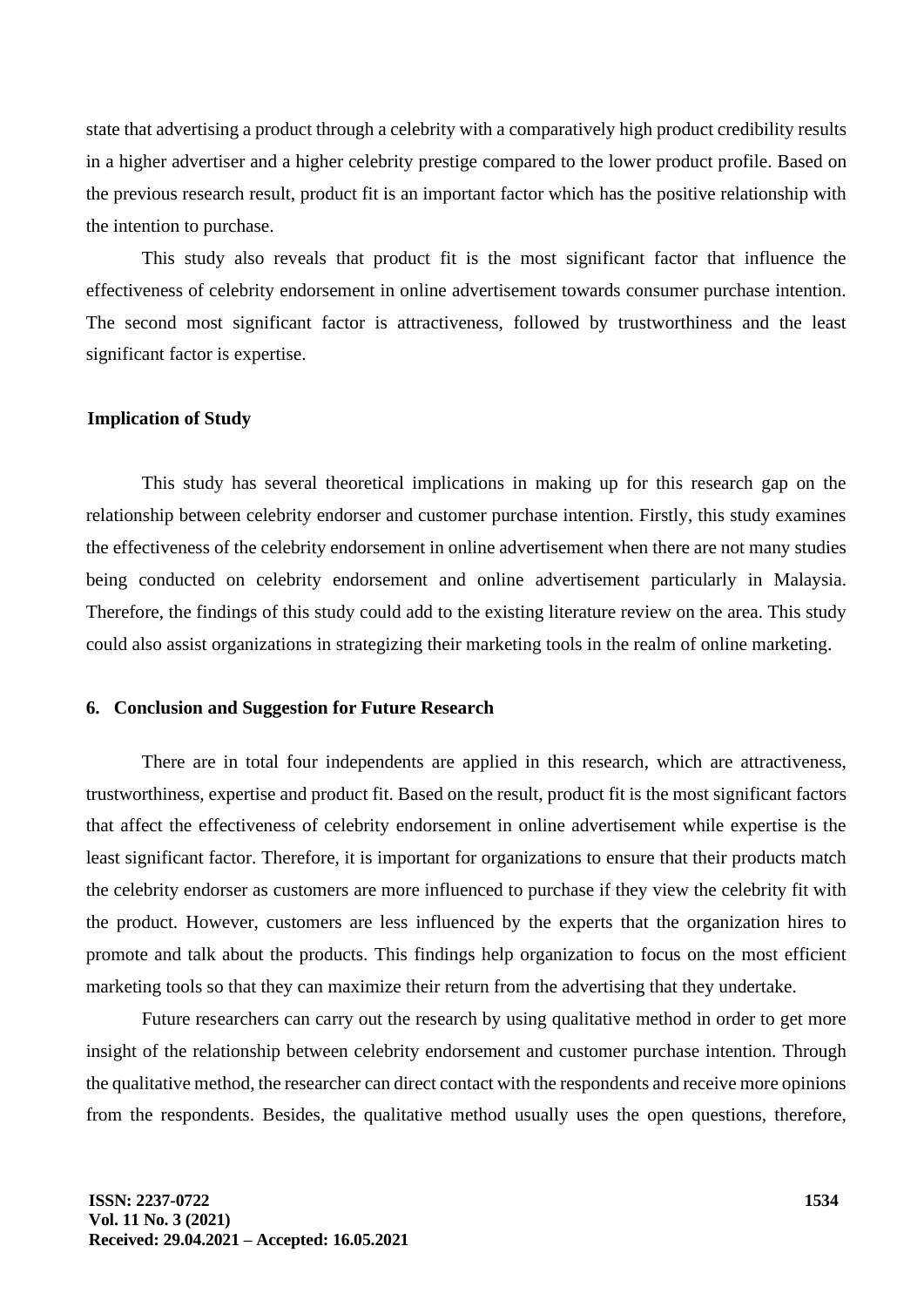researcher can directly get the different completed answers thus making the research result more accurate.

Furthermore, in future research, researchers can separate more age groups and narrow down the range of age in order to determine the result according each of the group. When the research is carried out according to the age groups, the research result will be more useful for the company that using the celebrity in advertisement. It is also recommended that future researcher apply different theory and new variables or apply the mediating variable to investigate the effectiveness of celebrity endorsement in online advertisement. For example, future research can look at research relating celebrity endorsement and social media as in today's market, internet and social media has become an important platform for advertisement.

## **7. Acknowledgements**

Authors wish to acknowledge Universiti Teknikal Malaysia Melaka and SuITE, Center of Technopreneurship Development (C-TeD) for the support.

#### **References**

Adnan, A., Jan, F. A., & Alam, W. (2017). Relationship Between Celebrity Endorsements and Consumer Purchase Intentions Supervised by : IQRA NATIONAL UNIVERSITY PESHAWAR, PAKISTAN Certificate of Approval. *Abasyn University Journal Of Social Sciences*, *10(2)*, 356–372.

Ahmed, A., Mir, F. A., & Farooq, O. (2012). Effect of celebrity endorsement on customers' buying behavior; A perpective from Pakistan. *Interdisciplinary Journal of Contemporary Research in Business*.

Amos, C., Holmes, G., & Strutton, D. (2008). Exploring the relationship between celebrity endorser effects and advertising effectiveness: A quantitative synthesis of effect size. *International Journal of Advertising*. https://doi.org/10.1080/02650487.2008.11073052

Apejoye, A. (2013). Influence of Celebrity Endorsement of Advertisement on Students' Purchase Intention. *Journal of Mass Communication & Journalism*. https://doi.org/10.4172/2165-7912.1000152

Baniya, R. (2017). Components of Celebrity Endorsement Affecting Brand Loyalty of Nepali Customers. *Journal of Business and Management Research*. https://doi.org/10.3126/jbmr.v2i1- 2.18151

Choi, S. M., & Rifon, N. J. (2012). It Is a Match: The Impact of Congruence between Celebrity Image and Consumer Ideal Self on Endorsement Effectiveness. *Psychology and Marketing*. https://doi.org/10.1002/mar.20550

Chung, S., & Cho, H. (2014). Parasocial relationship via reality TV and social media: Its implications for celebrity endorsement. *TVX 2014 - Proceedings of the 2014 ACM International Conference on Interactive Experiences for TV and Online Video*. https://doi.org/10.1145/2602299.2602306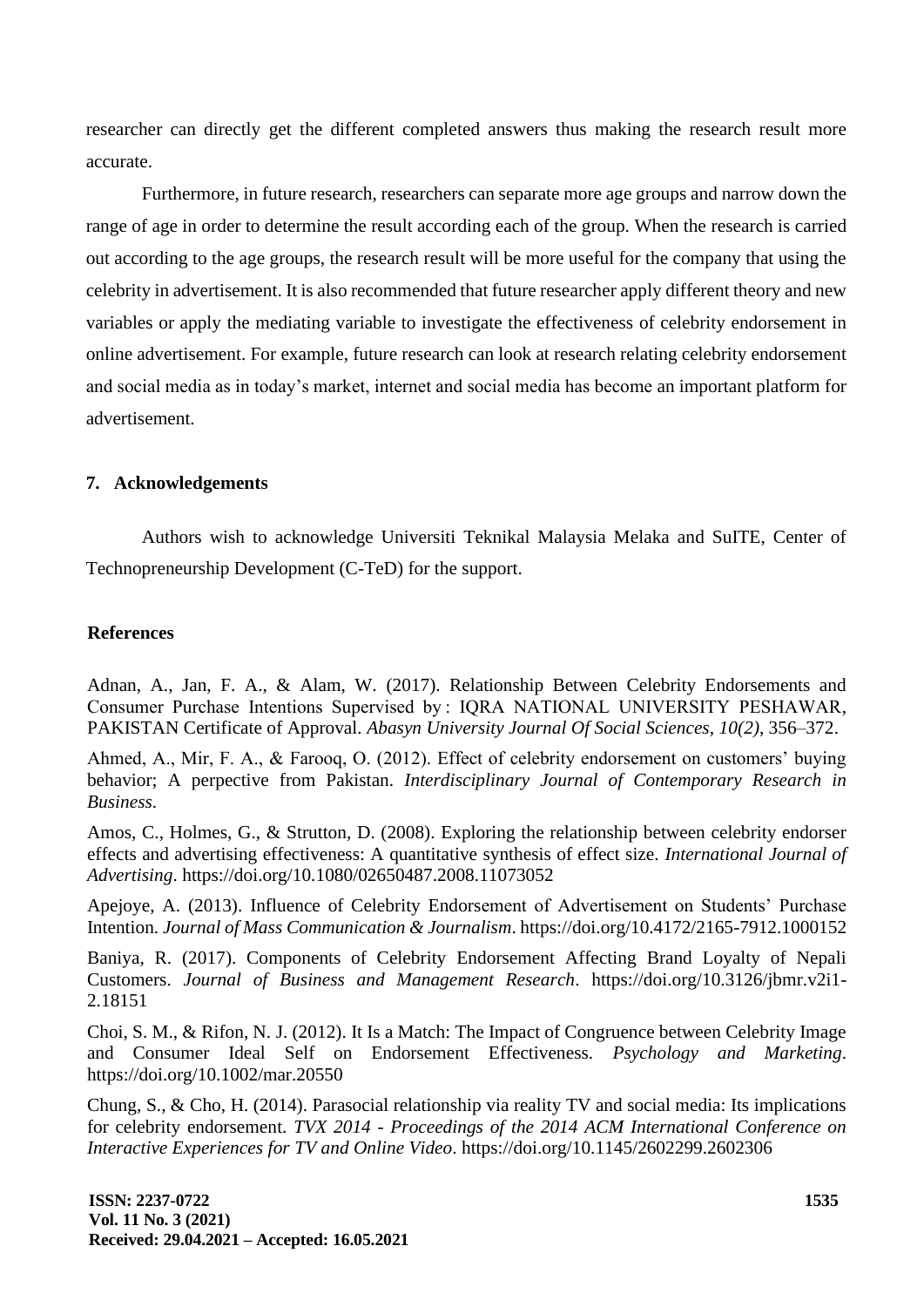Cunningham, N., & Bright, L. (2012). The Power of a Tweet: an Exploratory Study measuring the Female Perception of Celebrity Endorsements on Twitter. *American Marketing Association Summer Educators' Conference*.

Dellink, Z. (2017). *The Differential Effects of Celebrity and Expert Endorsements on the Intention to Visit a Holiday Destination*. *January*.

Dom, S. M. S. M., Ramli, H. S. binti, Chin\*, A. L. L., & Fern, T. T. (2016). Determinants of the effectiveness of celebrity endorsement in advertisement. *The Journal of Developing Areas*. https://doi.org/10.1353/jda.2016.0033

Erdem, T., & Swait, J. (2004). Brand Credibility, Brand Consideration, and Choice. *Journal of Consumer Research*. https://doi.org/10.1086/383434

Erdogan B. Z., Michael J. Baker, T. S. (2000). Journal of Advertising Research. *Journal of Advertising Research*. https://doi.org/10.2753/JOA0091-3367380106

Erdogan, B. Z. (1999). Celebrity Endorsement: A Literature Review. *Journal of Marketing Management*. https://doi.org/10.1362/026725799784870379

Erfgen, C., Zenker, S., & Sattler, H. (2015). The vampire effect: When do celebrity endorsers harm brand recall? *International Journal of Research in Marketing*. https://doi.org/10.1016/j.ijresmar.2014.12.002

Felix, R., & Borges, A. (2014). Celebrity endorser attractiveness, visual attention, and implications for ad attitudes and brand evaluations: A replication and extension. *Journal of Brand Management*. https://doi.org/10.1057/bm.2014.24

Goldsmith, R. E., Lafferty, B. A., & Newell, S. J. (2000). The impact of corporate credibility and celebrity credibility on consumer reaction to advertisements and brands. *Journal of Advertising*. https://doi.org/10.1080/00913367.2000.10673616

Hakimi, R. N., Lim, X. J., Cheah, J. H., Ting, H., Soebandhi, S., Sudiyanti, S., & Basha, N. K. (2019). Determinants of consumer attitudes toward mobile advertising: A cross-border study between Malaysia and Indonesia using PLS-MGA. *International Journal of Economics and Management*, *13*(1), 21–36.

Han, O. W., & Yazdanifard, R. (2015). The Review of the Effectiveness of Celebrity Advertising that Influence Consumer's Perception and Buying Behavior. *Global Journal of Management and Business Research*.

Hassan Fathelrahman Mansour, I., & Mohammed Elzubier Diab, D. (2016). The relationship between celebrities' credibility and advertising effectiveness: The mediation role of religiosity. *Journal of Islamic Marketing*. https://doi.org/10.1108/JIMA-05-2013-0036

Hussain, D., & Khan, K. M. (2017). *Understanding the Effectiveness of Celebrity Endorsements*. *9*(1), 44–59.

Ilicic, J., & Webster, C. M. (2011). Effects of multiple endorsements and consumer-celebrity attachment on attitude and purchase intention. *Australasian Marketing Journal*. https://doi.org/10.1016/j.ausmj.2011.07.005

Kahle, L. R., & Homer, P. M. (1985). Physical Attractiveness of the Celebrity Endorser: A Social Adaptation Perspective. *Journal of Consumer Research*. https://doi.org/10.1086/209029

Kamins, M. A. (1990). An investigation into the "match-up" hypothesis in celebrity advertising: When beauty may be only skin deep. *Journal of Advertising*. https://doi.org/10.1080/00913367.1990.10673175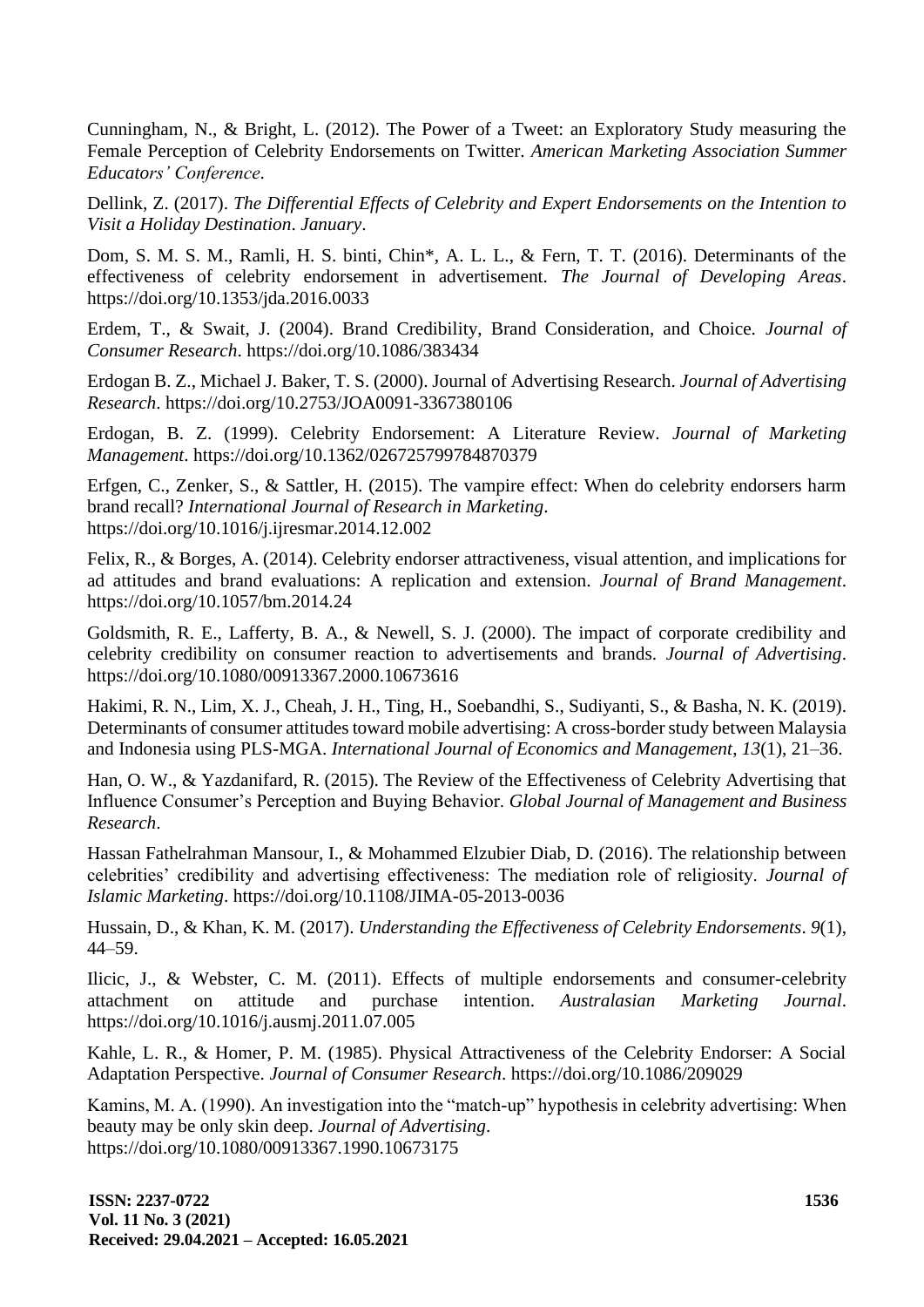Kansu, A. S., & Mamuti, A. (2013). The Use of Celebrity Endorsement as Marketing Communication Strategy by Turkish Airlines. *International Journal of Academic Research in Business and Social Sciences*. https://doi.org/10.6007/ijarbss/v3-i12/484

Kuvita, T., & Karlíček, M. (2014). The Risk of Vampire Effect in Advertisements Using Celebrity Endorsement. *Central European Business Review*. https://doi.org/10.18267/j.cebr.89

Liebowitz, J., Paliszkiewicz, J., & Gołuchowski, J. (2017). Intuition, trust, and analytics. In *Intuition, Trust, and Analytics*. https://doi.org/10.1201/9781315195551

McCormick, K. (2016). Celebrity endorsements: Influence of a product-endorser match on Millennials attitudes and purchase intentions. *Journal of Retailing and Consumer Services*. https://doi.org/10.1016/j.jretconser.2016.05.012

Muda, M., Musa, R., Putit, L., Sridevi, J., & Hoekman, M. (2015). Celebrity Endorsement ; How does celebrity endorsement influence the attitude towards the brand and how does negative publicity affect this relationship? *Marketing Department Tilburg University*, *11*, 1–33. https://doi.org/10.1016/S2212- 5671(14)00196-8

Ohanian, R. (1990). Construction and validation of a scale to measure celebrity endorsers' perceived expertise, trustworthiness, and attractiveness. *Journal of Advertising*. https://doi.org/10.1080/00913367.1990.10673191

Olson, I. R., & Marshuetz, C. (2005). Facial attractiveness is appraised in a glance. *Emotion*. https://doi.org/10.1037/1528-3542.5.4.498

Osei-Frimpong, K., Donkor, G., & Owusu-Frimpong, N. (2019). The Impact of Celebrity Endorsement on Consumer Purchase Intention: An Emerging Market Perspective. *Journal of Marketing Theory and Practice*. https://doi.org/10.1080/10696679.2018.1534070

Pebrianti, W. (2016). Web attractiveness, hedonic shopping value and online buying decision. *International Journal of Economics and Management*, *10*(SpecialIssue1), 123–134.

Samad, I. H. B. A., Iskandar, W. F. N. W., Ismail, M., Jogeran, J., & Kadir, M. S. A. (2019). Determinants of Employees Purchase Intention towards Celebrity Endorsement in Health and Beauty Product: A Case Study of XYZ Company. *International Journal of Academic Research in Business and Social Sciences*. https://doi.org/10.6007/ijarbss/v9-i9/6417

Schiffman, L. G., & Kanuk, L. L. (2010). Consumer Behavior 10th Edition. In *Pearson Education*.

Seiler, R., & Kucza, G. (2017). Source Credibility Model, Source Attractiveness Model And Match-Up-Hypothesis–An Integrated Model. *International Scientific Publications*.

Seno, D., & Lukas, B. A. (2007). The equity effect of product endorsement by celebrities. *European Journal of Marketing*. https://doi.org/10.1108/03090560710718148

Silvera, D. H., & Austad, B. (2004). Factors predicting the effectiveness of celebrity endorsement advertisements. *European Journal of Marketing*. https://doi.org/10.1108/03090560410560218

Solnick, S. J., & Schweitzer, M. E. (1999). The influence of physical attractiveness and gender on ultimatum game decisions. *Organizational Behavior and Human Decision Processes*. https://doi.org/10.1006/obhd.1999.2843

Stever, G. S., & Lawson, K. (2013). Twitter as a way for celebrities to communicate with fans: Implications for the study of parasocial interaction. *North American Journal of Psychology*.